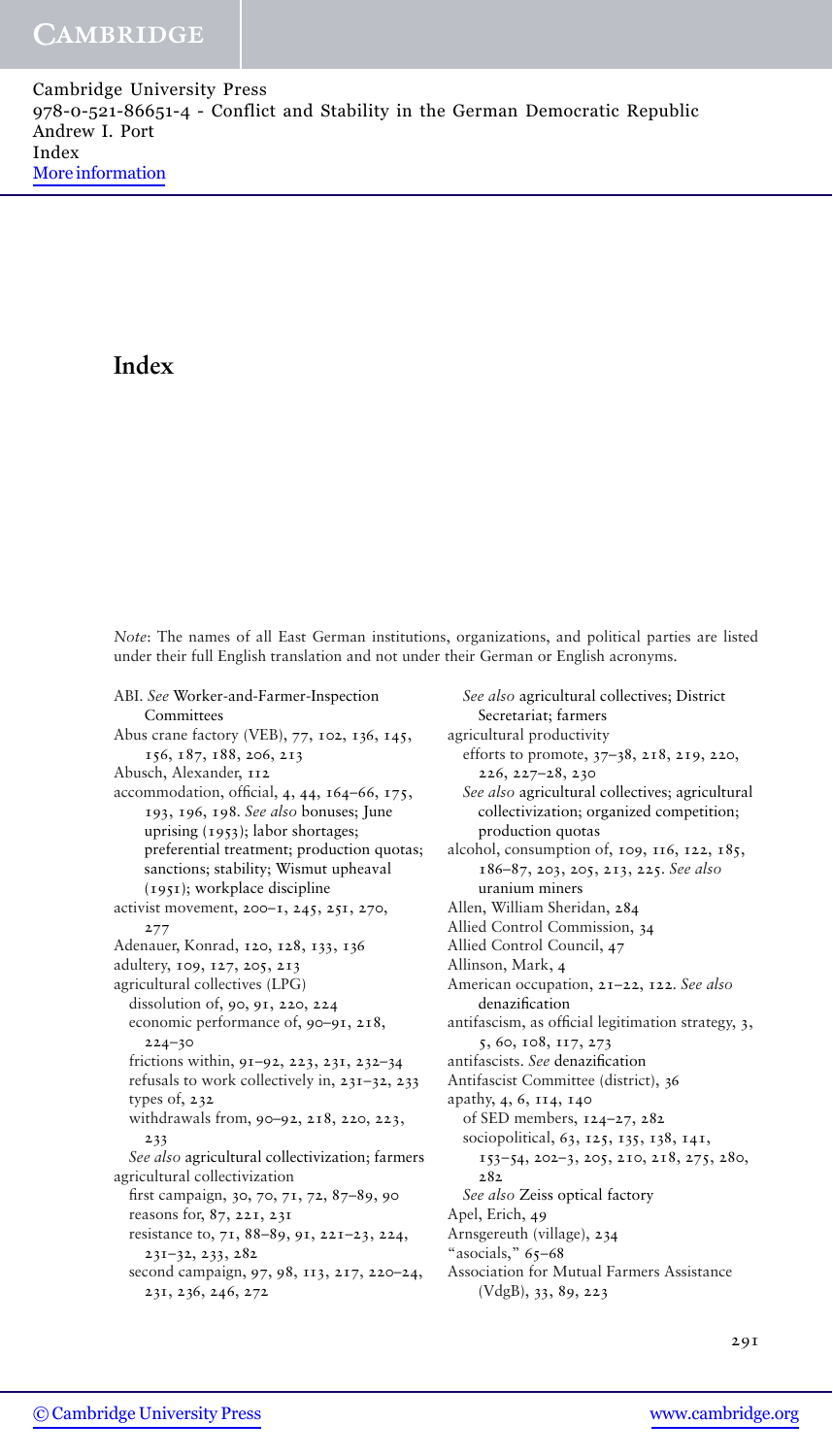Cambridge University Press 978-0-521-86651-4 - Conflict and Stability in the German Democratic Republic Andrew I. Port Index [More information](http://www.cambridge.org/0521866510)

### 292 *Index*

Aue am Berg (village), 225, 233 automobiles, 244, 245, 251, 252 AWG. *See* worker housing societies Barracks Police (KVP), 72, 128, 129, 132 Bavaria, 113 Bender, Peter, 284 Berlin, 13, 44, 58, 69, 70, 82, 117, 122, 147, 149, 156, 165, 250, 252, 286 crisis of 1958–61, 97, 98, 113, 179, 258 and June 1953 upheaval, 12, 72, 75, 76, 85 *See also* Berlin Wall Berlin Wall, 1, 3, 122, 136, 223 consequences of, 104, 114, 129, 130, 172, 173, 204, 250 construction of, 97, 113, 258, 268, 272 fall of, 274, 283, 285, 286 reaction to, 132 Beulwitz (village), 31–32 BGL. *See* unions BKV. *See* factory labor contracts black market, 38, 41, 220 block parties, 25, 86. *See also* Christian Democratic Union; Liberal Democratic Party of Germany; National Democratic Party of Germany bonuses, 43, 144, 157, 168, 176, 228, 229, 241 complaints about, 43, 115, 123, 164, 165, 200, 228–29 disputes about, 44, 92, 165, 195, 196, 200, 205–6, 232, 277 liberal distribution of, 170, 171, 175, 177, 193 sanctions and, 102, 187 border (East German–West German), 6, 12 expulsions from, 67 flight across,  $114$ rumors about, 122 villages on, 88, 251 border (Oder–Neisse), criticism of, 74, 117 BPL. *See* Factory Party Secretariats Breternitz (village), 92, 221 brigades, 141, 171, 172, 187, 190, 199, 277, 282 *Brigaden der sozialistischen Arbeit*, 196, 197, 202–3, 207 brigadiers, 144, 162, 195, 202 participation in, 202 purpose of, 201–2 and shop-floor disputes, 196–97 social life and, 202, 203 "syndicalism" and, 196

tensions within, 144, 197–98, 203–7, 278 *See also* Free German Trade Union Federation Broszat, Martin, 280 Buchenwald, 23, 27, 115 Burleigh, Michael, 275 CDU. *See* Christian Democratic Union Central Committee of SED, 102, 152, 156, 207, 265 child-care facilities, 211, 254–55, 256 China, 269, 270 Christian Democratic Union (CDU), 86, 211, 266 churches. *See* repression Cold War, 6, 46, 47, 68, 281 collective action, absence of, 189, 190, 192, 194, 196, 197–98, 215–16, 236–37, 244, 270, 277–79. *See also* farmers; industrial workers; June uprising (1953); social divisions; stability collectives. *See* brigades communist neotraditionalism, 269 Communist Party of Germany (KPD), 15, 22–24, 115, 126 complaints. *See* grievances Connelly, John, 12 constitution (1949), 196, 207, 256 consumer goods improvements in supply of, 42, 72, 80, 85, 94, 225, 245–46, 284 and private shops, 249 strategies to acquire, 244–45, 249–50, 256 *See also* automobiles; District Council; June uprising (1953); rationing; shortages; Wismut upheaval (1951) Council of Ministers, 174 Crew, David, 12 Crösten (village), 236 Cultural League, 63 Czechoslovakia, 64, 98, 247 Dammann, Paul, 112 Democratic Women's League (DFD), 108, 242 denazification, 23–26, 28, 39 American occupation and, 23, 24–25 antifascists and, 23, 24 criticism of, 26–27

limits of, 26–28, 44, 60–61 in Thuringia, 26

in Western zones of occupation, 25, 27

denunciation, 108–9, 137, 185, 186, 200, 206, 233, 265, 283. *See also* National Socialists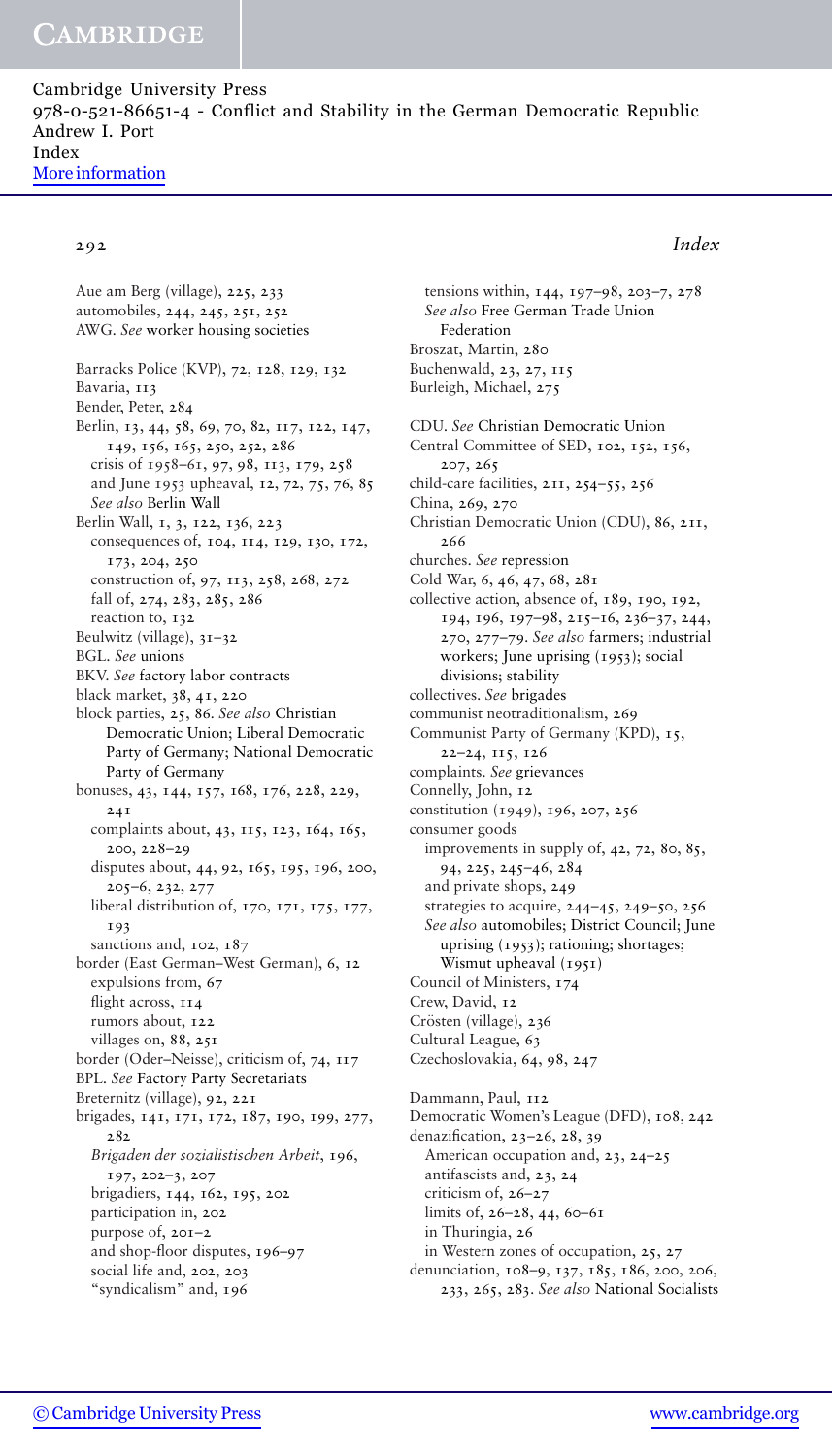Cambridge University Press 978-0-521-86651-4 - Conflict and Stability in the German Democratic Republic Andrew I. Port Index [More information](http://www.cambridge.org/0521866510)

### *Index* 293

destalinization, 97, 158, 160, 272 DFD. *See* Democratic Women's League Diedrich, Torsten, 83 District Council, 134, 180, 182, 184, 231, 266, 268 and distribution of commodities, 82, 250, 251 District Secretariat of SED, 100, 127, 142, 150, 155, 177, 200, 234, 241, 242, 248 and agricultural collectivization, 221 censure by, 44, 148, 247, 262 (*see also* scapegoating) and housing, 264, 266, 268 investigations by, 233 and June 1953 upheaval, 73, 74, 78 sanctions by, 38, 124, 129 and VEB Zeiss, 150, 152, 154, 156, 158, 160 Dittrichshütte (village), 48, 49, 51, 54, 60, 63, 64 Dorfilm (village), 31, 230 Drognitz (village), 228 DSF. *See* Society for German-Soviet Friendship dues, refusals to pay, 123–24, 268 Dümmler, Helmut, 151, 152, 154, 158 DVP. *See* People's Police East Germany. *See* German Democratic Republic Eastern Europe. *See* Soviet bloc economy, weakness of, 63–64, 69, 192–93, 270. *See also* agricultural collectives; agricultural productivity; industrial productivity; workplace discipline *Eigen–Sinn*, 9, 186, 279, 281 elections, 8, 100, 112–13, 155, 158, 160, 161, 238, 248, 275 complaints about, 60, 74, 76, 120, 121 prewar, 14, 15 refusals to participate in, 120, 205, 268, 269 "enemy agents" alleged activity of, 59, 61, 71, 73, 75, 89, 99–101, 105, 134, 219, 221, 222, 227, 239 See also Maxhütte steel mill *Eulenspiegel, Der*, 239 factory combat units, 77, 130–31, 132, 153, 203 Factory Conflict Commissions, 142, 188, 205, 255 factory labor contracts (BKV), 81, 82, 86, 141–42, 144, 149, 256

introduction of, 43–44, 141, 157, 200, 255 resistance to, 43–44, 54 significance of,  $142$ Factory Party Secretariats (BPL) criticism of, 44, 145, 148, 149 disputes with management, 153, 154, 155, 159–60 disputes with unions, 147, 149, 150–52, 153, 154, 158–61 limits on power of, 148, 149, 153, 161 role of, 148 *See also* Zeiss optical factory factory union committees (BGL). *See* unions Factory Women's Committees, 208, 210 farmers, 3, 10–11, 286 assistance to, 32–33, 218, 219, 220, 224–25, 234–35 frictions between industrial workers and, 223, 234–36, 237 *Großbauern*, 28, 30, 87, 89–90, 91, 221, 228 *Neubauern*, 28, 32, 90 performance of independent, 224–25 repression against, 38, 71, 89 and requisitioning, 37–38, 87, 218–20, 248, 275 resistance by, 37, 38, 92–94, 105, 218–20, 230, 248 tensions between collective and independent, 230–31 *See also* Association for Mutual Farmers Assistance; collective action, absence of; June uprising (1953); labor shortages; land reform; Maxhütte steel mill; shortages; wages; workers, industrial; workplace discipline FDGB. *See* Free German Trade Union Federation FDJ. *See* Free German Youth fear. *See* repression Federal Republic of Germany, 2, 4, 5, 6, 147, 176 complaints about limits on travel to, 103, 123, 124, 137, 205, 238 contact with, 99, 103, 233, 242, 250 industrial relations in, 141, 216 migration to GDR from, 136, 264 and remilitarization, 68 unfavorable comparisons of GDR to, 54, 119–20, 133, 228, 250, 278 visits to, 55, 102, 108, 250 *See also* denazification; flight to Federal Republic of Germany; unification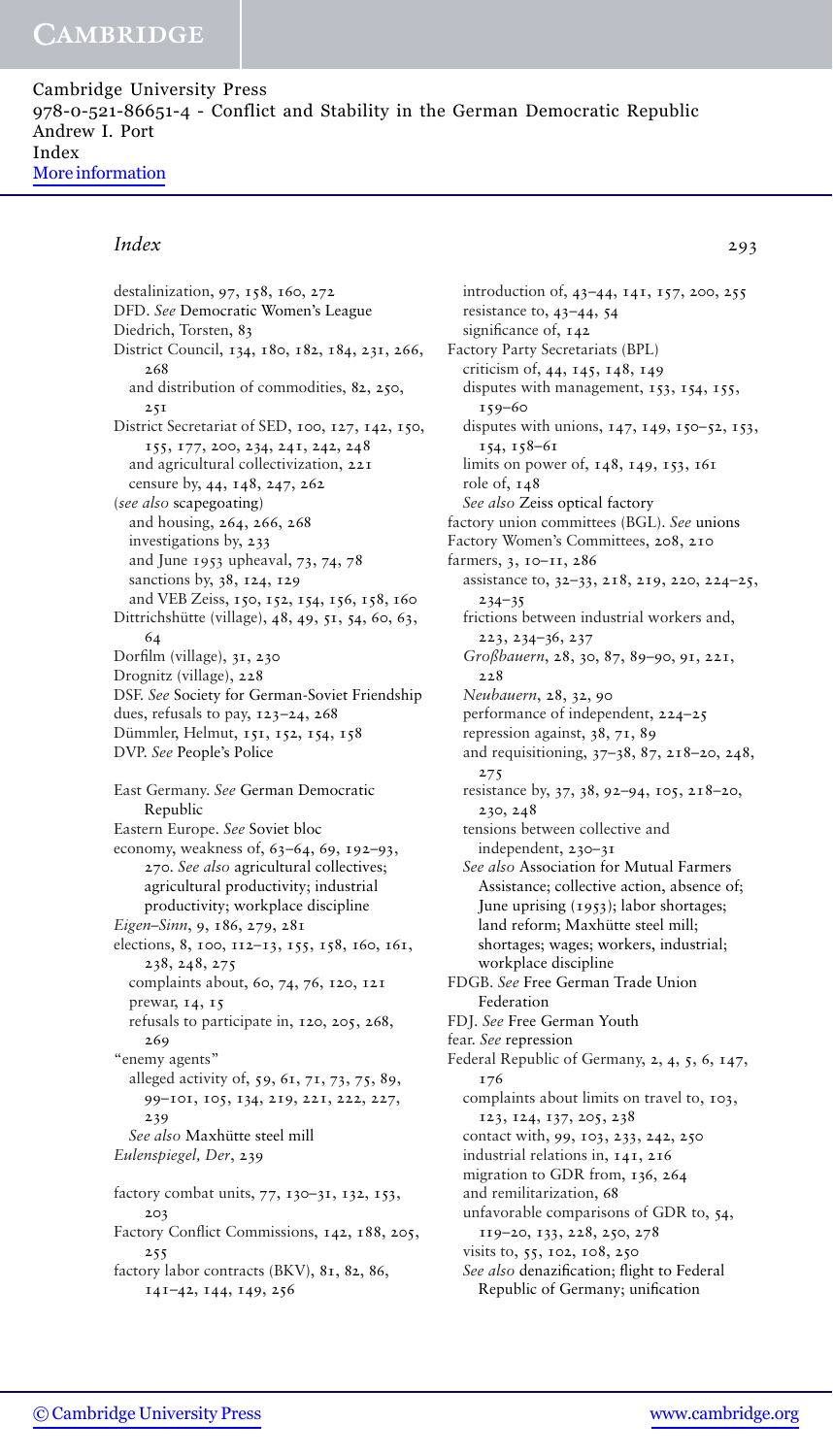Cambridge University Press 978-0-521-86651-4 - Conflict and Stability in the German Democratic Republic Andrew I. Port Index [More information](http://www.cambridge.org/0521866510)

### 294 *Index*

Fischersdorf (village), 230 flight to Federal Republic of Germany, 26, 72, 88, 93, 113–14, 133–38, 258 consequences of, 104, 134, 136–38, 179, 258 reasons for, 71, 97, 98, 134–36, 212, 268 *See also* border (East German–West German); June uprising (1953); stability Free German Trade Union Federation (FDGB), 156, 167, 234 and brigade movement, 202, 203, 206 criticism of, 161 membership in, 153 and representation of workers, 85, 86, 161, 187 *See also* unions Free German Youth (FDJ), 13, 49, 58, 60, 61, 102, 125, 149 Gagarin, Yuri, 112, 133 Gaus, Günter, 4 GDR. *See* German Democratic Republic gender roles, 254, 257 German Democratic Republic (GDR) character of, 1–2, 8–10, 109, 273, 274, 277, 281–83 creation of, 46 demise of, 1, 2, 3, 4, 11, 94, 98, 110, 138, 193, 239, 273, 274, 285–86(*see also* Berlin Wall) identity, 138(*see also Ostalgie*) legitimacy of, 3–4, 5, 6, 270, 273, 274 loyalty to, 3–4, 5, 6, 7, 77, 270, 273, 274–75 *See also* stability; Third Reich Gestapo, 108, 111 Gorbachev, Mikhail, 110, 285 Gorndorf (village). *See* housing projects graffiti, 106, 121 grievances, 115–20, 140 and official tolerance of grumbling, 102–3, 107 possibilities to express, 140–42, 164 political, 116–20 *See also* bonuses; border (Oder–Neisse); denazification; elections; Factory Party Secretariats; Federal Republic of Germany; Free German Trade Union Federation; graffiti; housing, allocation of; housing, shortages of; housing conditions; jokes; June uprising (1953); land reform; Maxhütte steel mill; pensions; People's Police; preferential treatment; prices; rationing; Rotstern chocolate factory; shift

work; shortages; social benefits; Socialist Unity Party; Soviet occupation; Soviet Union; Ulbricht, Walter; unions; uranium mining; VEB washing-machine factory; wages; Wema machine-building factory; working conditions; Zeiss optical factory Grosskamsdorf (village), 36 Grotewohl, Otto, 60 grumbling. *See* grievances Gruner, Hans, 149, 150, 151, 152, 154, 156, 157, 158–59, 160, 161, 162 GST. *See* Society for Sport and Technology Habermas, Jürgen, 138 *Handelsorganisationen* (HO). *See* state-run stores Harich, Wolfgang, 160 *Haushaltstag. See* women Helsinki Accords, 285 Hennecke, Adolf, 201 Herrschdorf (village), 235 hidden transcript, 121 Hirschman, Albert, 114-15 Hitler, Adolf, 15, 34, 40, 60, 110, 120, 121, 136, 154 Hitler Youth (HJ), 88 HO. *See* state-run stores Hohenwarte pumped-water storage plant (VEB), 241, 248, 251 Honecker, Erich, 1, 97, 274 housing, allocation of, 34–36, 136, 137, 257–61, 264–69 disputes about, 124, 131, 261, 262, 263–64, 266, 268–69 efforts to influence, 262, 264–65, 266, 267 by force, 34, 36–37, 57, 67, 257–58 People's Police and, 36, 57, 68 privileged groups and, 36, 200, 264 resistance to policies regarding, 34, 36, 57 Soviet officials and, 23, 36, 62, 264 town mayors and, 265, 266–68 *See also* District Secretariat; intelligentsia; Maxhütte steel mill; refugees; uranium miners; worker housing societies; workers, industrial housing, shortages of, 33–37, 66, 68, 71, 257–69 complaints about, 76, 86, 94, 115, 137, 157, 262 causes of, 16, 33, 258, 261 *See also* refugees; uranium miners housing conditions, complaints about, 78,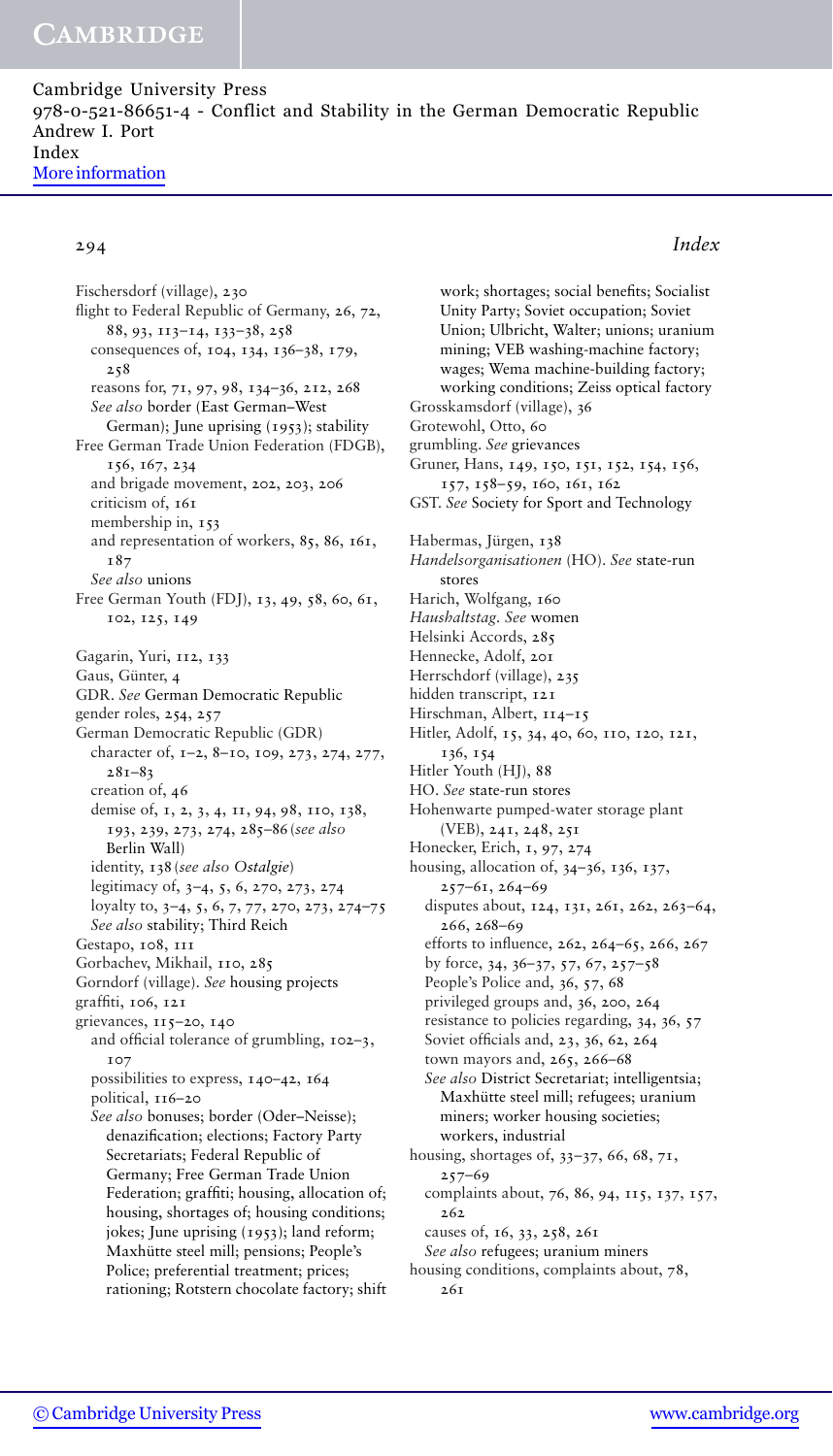Cambridge University Press 978-0-521-86651-4 - Conflict and Stability in the German Democratic Republic Andrew I. Port Index [More information](http://www.cambridge.org/0521866510)

### *Index* 295

housing projects, 35, 62, 84, 261, 264, 278 in Gorndorf, 260, 263 obstacles to completion of, 35, 258, 259 *See also* Wismut upheaval (1951); worker housing societies Howard, Marc, 138 Hübner, Peter, 196, 197 Hungary, 97, 98, 116, 121, 123, 140, 150, 156, 158, 189, 240, 248, 272 Hüther, Ernst, 40, 140 income. *See* intelligentsia; wages industrial productivity, 158, 183, 190, 192 efforts to promote, 40–43, 44, 149, 163, 166, 167–78, 200, 201–2, 216, 229, 272, 282 and relationship to wages, 166–67, 169, 172, 174, 176–77, 178, 181, 282 *See also* economy, weakness of; New Economic System; new methods; organized competition; Production Challenge; production quotas industrial relations, 142–46, 147, 162, 163, 205. *See also* workers, industrial industry, local character of, 14 nationalization of, 39–40, 143 private, 40 revival of, 38–39 intelligentsia, 11, 102, 114, 134, 168, 226, 278 housing and, 34, 37, 62, 241, 258, 263 income of, 238, 241, 244 official treatment of, 26, 62, 160, 240–41, 242, 251 preferential treatment of, 240–41, 242, 251 resentment of, 73, 145, 172, 238–39, 240–42, 263 *See also* June uprising (1953); Maxhütte steel mill Itting, Franz, 88 Jarausch, Konrad, 5 Jena, 14, 159, 165, 253 Jews, 15 job turnover, 55, 133, 176, 180–81, 183, 263. *See also* Maxhütte steel mill jokes, 100, 106, 121, 142 Jowitt, Ken, 269 June uprising (1953), 2, 11, 46, 47, 64, 72, 104, 114, 121, 140, 172, 216, 240, 269, 272 arrests following, 75, 85, 99, 286

causes of, 45, 69, 70–71, 80–81, 84–85, 172, 257, 264, 271 comparison of Wismut upheaval with, 52, 75, 78, 85 construction workers and, 72–75, 78, 83, 84–85, 86 continuity before and after, 147, 170, 171, 178, 230, 263, 276 demands during, 72, 73, 74, 75–76, 120 events in Saalfeld during, 72–75 extent of popular involvement during, 77, 82–83, 241 farmers and, 90–94, 217, 218, 220 flight to West Germany after, 137, 272 grievances voiced after, 76–77, 78, 81–82, 84–85, 87, 92–93, 145, 200, 225, 255, 257, 285 intelligentsia and, 241 limited solidarity during, 83, 84–85 long-term consequences of, 98, 110–11, 116, 130, 158, 163, 164, 170, 194, 247 Maxhütte and, 72-73, 74, 83, 84, 85 nature of protest during, 75–76 official responses to, 76, 83, 85–86, 93, 100, 141, 166, 218, 220, 245, 251, 259, 276 popular reactions to, 77, 92, 124 production quotas and, 43, 72, 78–80, 81, 85, 90, 145, 170, 181 rank-and-file SED members and, 75, 77–78, 90, 160 RIAS and, 72, 76 scholarly debates about, 75, 82 security forces and, 72–75 Soviets and, 72, 74, 83, 110, 111 Zeiss and, 74–75, 77 *See also* Berlin; District Secretariat; New Course; wages Jung, Friedrich, 244–45, 250 Kamsdorf (village), 232 Kaulsdorf (village), 233 Khrushchev, Nikita, 97, 113, 158, 160, 258 Kißauer, Hermann, 23 Klabes, Erich, 27–28 Kleingeschwenda (village), 30, 91 Knoch Sewing Machine Factory, 23 Kohl, Helmut, 286 Kohler, Hans, 160 *Konsum*. *See* state-run stores Kopstein, Jeffrey, 4, 193 Kowalczuk, Ilko-Sascha, 9

KPD. *See* Communist Party of Germany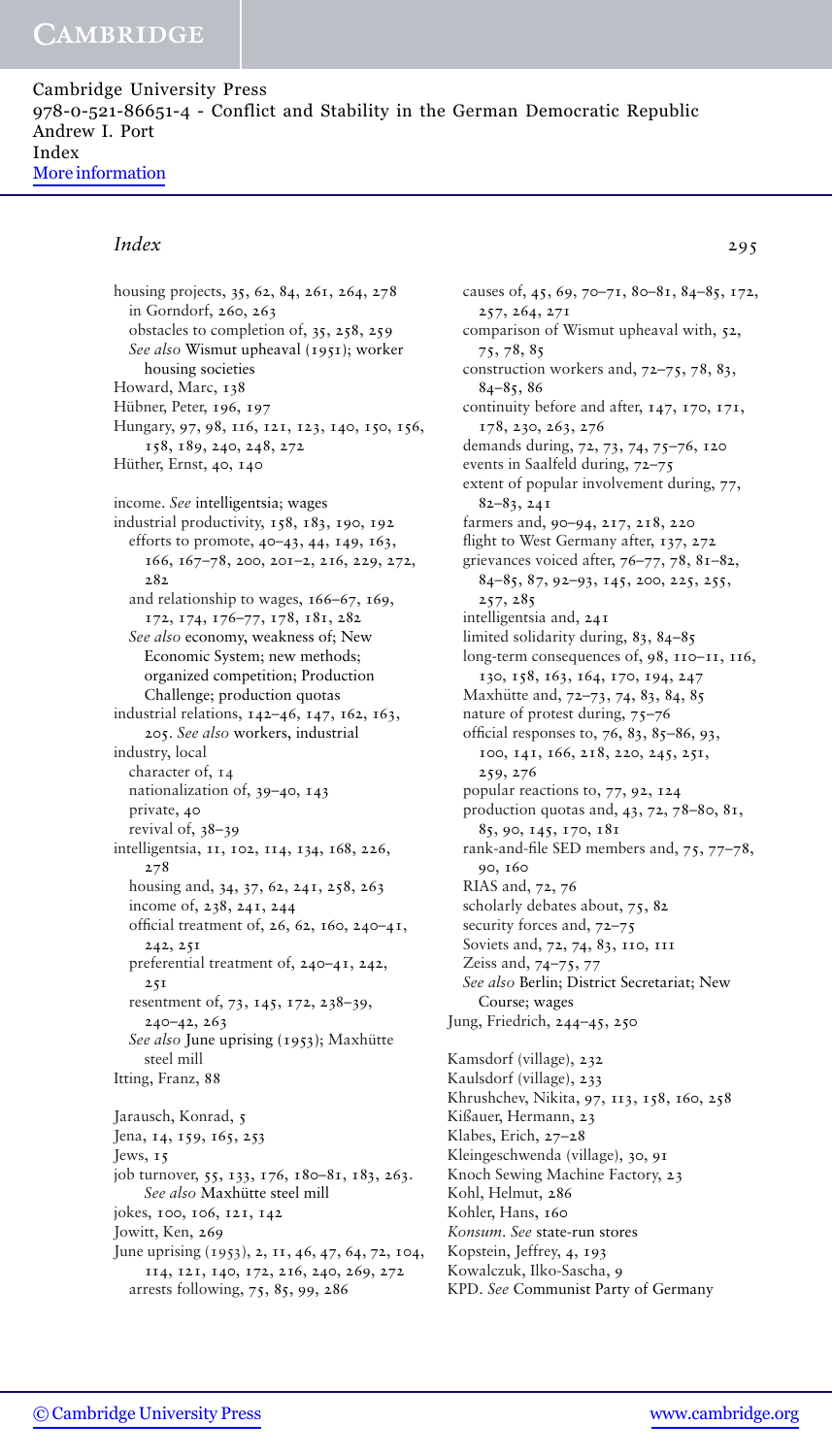Cambridge University Press 978-0-521-86651-4 - Conflict and Stability in the German Democratic Republic Andrew I. Port Index [More information](http://www.cambridge.org/0521866510)

### 296 *Index*

Kreutzer, Paul, 24, 105 KVP. *See* Barracks Police Labor Code, 188, 250 labor costs, 166, 167, 170, 171, 175, 181, 208. *See also* industrial productivity; wages labor shortages, 16, 85, 133, 136, 178–83, 207, 266 causes of, 178–79 in countryside, 93, 219, 226–27, 234(*see also* youths) efforts to combat, 179–80 and labor recruitment, 179–80, 227 official accommodation and, 102, 178, 188–89, 193, 213, 269 significance of, 180 See also Maxhütte steel mill; women land reform, 28–32 criticism of, 31 disputes during, 31–32 goals of, 28 resistance to, 29–31 results of, 29, 30–31, 44 Soviet officials and, 30 *See also* refugees *Landrat*, 23, 25, 30, 31, 59, 90, 134, 231, 235, 267 Langenschade (village), 30 LDPD. *See* Liberal Democratic Party of Germany Lenin, Vladimir, 126, 152 Leutenberg (town), 199 Liberal Democratic Party of Germany (LDPD), 80, 240 Liedloff, Hugo, 23, 24, 25, 33 Lositz-Jemichen (village), 221 LPG. *See* agricultural collectives Lüdtke, Alf, 9 machine-and-tractor stations (MTS), 93, 127, 225–26, 227 Maier, Charles, 286 Marktgolitz (village), 88, 225 Maron, Karl, 51 Marx, Karl, 181, 237 Mason, Timothy, 1, 110, 115, 189, 280 Maxhütte steel mill (VEB), 14, 87, 116, 122, 129, 140, 145, 148, 159, 165, 168, 171, 183, 187, 191, 206, 249 "agent" activity at, 99, 105 attitudes about primary sector at, 235, 236 crime at, 214

disputes at, 39, 44, 132, 165, 188, 200, 204,  $250 - 51$ economic importance of, 13, 38–39, 251 Flick Concern and, 39, 179 forced labor at, 39, 179 grumbling at, 117, 119, 141, 145, 150, 161, 167, 186, 243, 253 housing for, 34–36, 48, 84, 260 industrial competition at, 168, 169 intelligentsia and, 26, 240, 241, 242 job turnover at, 183 labor shortages at, 179–80 "Max needs water" campaign at, 13 overtime at, 182 piecework wages at, 41–42 pre-1945 history of, 39 preferential treatment of Maxhütte, 81-82, 84, 86, 245, 251–52, 263–64 production quotas at, 42–43, 79, 170, 172, 173, 201 protest at, 101, 106, 121 sanctions at, 102 SED-union relations at, 155 "shift selfishness" at, 198–99 sickness at, 184, 185, 189, 190–91, 192, 205 sociocultural amenities at, 40, 112 union officials at, 150, 152, 162 wages at, 166, 174, 177 women at, 207, 208–9, 210, 211, 212–13, 255–56 *See also* June uprising (1953) medical personnel, 134, 184, 185, 205, 258, 263 Meuschel, Sigrid, 5, 9–10 MEW electric motor plant (VEB), 188, 234 military recruitment, 71, 93, 128–33, 135, 153, 179, 272. *See also* Zeiss optical factory Minister of Heavy Industry, 72 Minister of the Interior (Prussian), 67 Ministry of the Interior, 65 Möbus, Paul, 23 moral standards, 67, 109, 127, 213–14, 255–56 enforcement of, 67, 205 Moritz Hädrich KG, 238-39, 240, 253, 257 Moscow, 3, 6, 47, 69, 72, 118 MTS. *See* machine-and-tractor stations Mückenberger, Erich, 59, 62, 69 Müller, Fritz, 129-30, 134, 152, 158, 241 Müller, Heiner, 173 Munich, 13, 136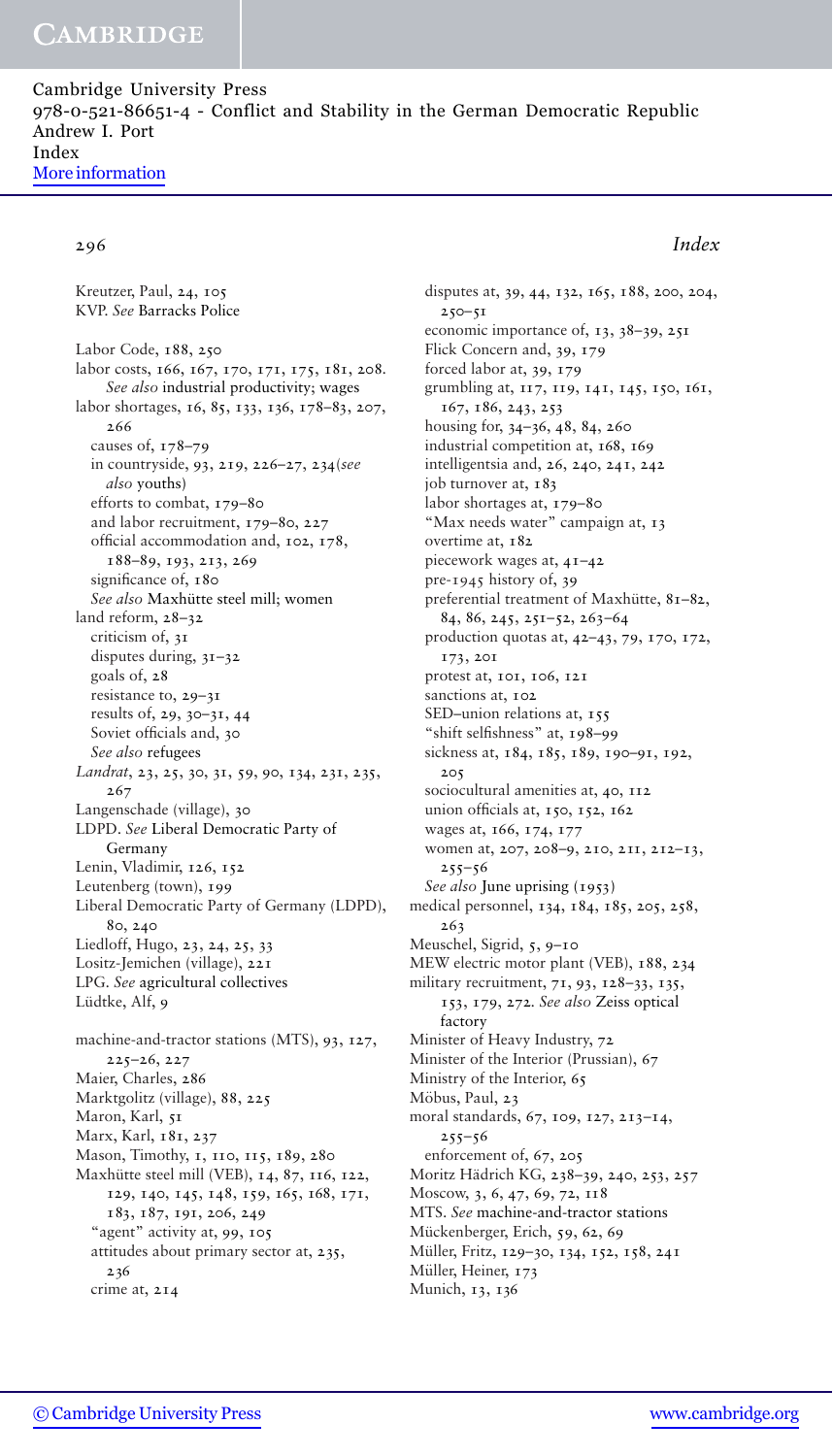Cambridge University Press 978-0-521-86651-4 - Conflict and Stability in the German Democratic Republic Andrew I. Port Index [More information](http://www.cambridge.org/0521866510)

### *Index* 297

National Democratic Party of Germany (NDPD), 27 National People's Army (NVA), 128, 129, 130, 267 criticism of, 74, 130 National Socialists, 15, 21, 88 postwar denunciation of, 108, 233 postwar sanctions against, 28, 29, 31, 34, 47 *See also* denazification; Third Reich nationalization. *See* industry, local NDPD. *See* National Democratic Party of Germany *Neues Deutschland*, 72, 126 New Course, 72, 81, 85, 87, 90, 272 popular reactions to, 86–87, 93–94 *See also* June uprising (1953) New Economic System (NÖS), 97, 98, 175–77, 245, 271 economic levers and, 175–76, 177, 229, 230 features of, 175–76, 204 limits of, 177–78, 230 scientific-technical revolution and, 175, 179 *See also* economy, weakness of; industrial productivity new methods, 167–68, 169, 201 resistance to, 167–68, 203 *See also* industrial productivity "niche society," 4 nonconformist behavior. *See* resistance norms. *See* production quotas NOS. See New Economic System NVA. *See* National People's Army Oberschlema (Saxony), 55 Oberwellenborn (village), 232 occupational training, 43, 102, 129, 153, 154. *See also* women opposition. *See* resistance Ore Mountains, 48, 55 organized competition, 38, 92, 167, 168–69, 171, 177, 189 economic effects of, 169, 199 frictions created by, 92, 195, 198–200, 203, 205, 229, 277 resistance to, 38, 168, 228–29 *See also* agricultural productivity; industrial productivity; Maxhütte steel mill *Ostalgie*, 5, 138, 274 *Ostpolitik*, 97, 108 overtime, 124, 158, 181–83, 193, 226, 243, 259 attempts to reduce, 181, 182

consequences of excessive, 181, 183, 184 See also Maxhütte steel mill pacifism. *See* remilitarization; Second World War *Parteilehrjahr*, 124–25, 126, 181 Party Control Commission of SED, 146, 159, 160, 195, 196, 213 pensions, 191, 241 complaints about, 76, 122, 240 People's Factories (VEB), 39 New Economic System and, 175, 177 social services at, 84, 250–51, 253 *See also* Abus crane factory; Hohenwarte pumped-water storage plant; Maxhütte steel mill; MEW electric motor plant; Rotstern chocolate factory; Textima sewing-machine factory; Thälmann graphic factory; VEB drilling-machine factory; VEB transportation company; VEB washing-machine factory; Wema machine-building factory; Zeiss optical factory People's Police (DVP), 134, 153 activities of, 38, 101, 106, 180, 186, 250 criticism of, 74 restraint of, 75 *See also* housing, allocation of; repressive apparatus; uranium miners; Wismut upheaval (1951) personnel policy, 154–55, 159–60, 161 Peukert, Detlev, 215 Pfeffer, Feodor, 267 piecework wages, 73, 80, 149, 175, 275, 279, 282 introduction of, 40–42, 43, 79 premium, 176 progressive, 41–42, 80, 170, 184, 189 resistance to, 40–41, 74, 190 *See also* Maxhütte steel mill; wages Pieck, Wilhelm, 29, 61, 65, 121, 265 Pioneers, 60, 104 Plan, economic factory, 150, 167, 176, 180 Five-Year (1951–55, 1958), 47, 119 modifications of, 159, 181 Seven-Year (1959–63), 261 planning, economic, 40, 166, 182, 183, 219, 220, 276 shortcomings of, 169, 176, 190, 192, 226 *See also* economy, weakness of; State Planning Commission Pohle, Richard, 267–68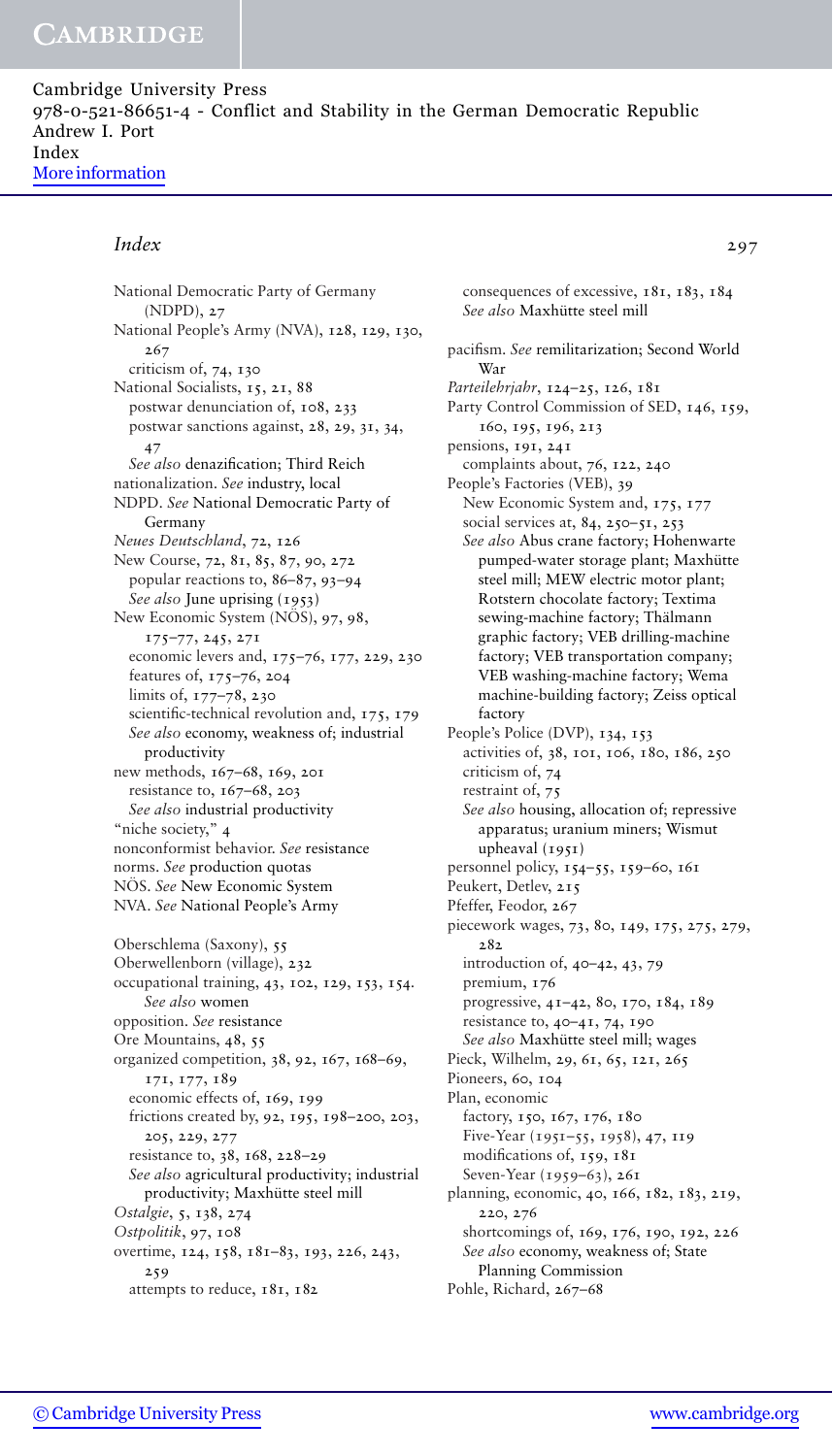Cambridge University Press 978-0-521-86651-4 - Conflict and Stability in the German Democratic Republic Andrew I. Port Index [More information](http://www.cambridge.org/0521866510)

### 298 *Index*

Poland, 74, 97, 98, 110, 140, 156, 158, 189, 198, 240, 248, 272 and Solidarity, 272 Politburo, 72, 90, 183, 209, 247. *See also* Wismut upheaval preferential treatment, 12, 64, 82, 84–85, 159, 200, 244, 251–53, 266, 277 promises to reduce, 86 resentment of, 64, 76, 81–82, 91–92, 94, 136, 165, 186, 200, 201, 232, 238–42, 245, 251–53, 255, 256, 257, 262, 263–64, 270, 278–79 *See also* housing, allocation of; intelligentsia; Maxhütte steel mill; shortages; uranium miners; Wema machine-building factory; Zeiss optical factory premiums. *See* bonuses prices, 47, 81, 249, 250, 252 complaints about, 59, 74, 76, 94, 115, 122, 257 decreases, 85, 166, 193 increases, 70, 80 *Prisma*, 268 privileges. *See* preferential treatment Probstzella (village), 88, 106, 122 Production Challenge, 97, 172–74, 201 economic effects of, 173–74 resistance to, 172–74, 219 *See also* agricultural productivity; industrial productivity production disturbances, 43, 79, 147, 168, 181, 184, 190. *See also* economy, weakness of production quotas, 40, 43, 54, 115, 121–22, 123, 144, 182, 187, 204 disputes about, 73, 144–45, 165, 190, 196, 200, 203 efforts to increase, 42, 71, 79, 80, 149, 172–74, 201 official accommodation and, 42–43, 72, 79, 93, 170, 173, 174, 276 resistance to higher, 42–43, 71, 79, 80, 150, 167, 170–71, 172–74, 190, 192, 218, 282 soft, 41, 42–43, 79, 170–71, 174, 181, 193, 279 technically determined (TAN), 42, 43, 79, 80, 170, 174 *See also* activist movement; agricultural productivity; industrial productivity; June uprising (1953); Maxhütte steel mill; Production Challenge; VEB washing-machine factory; Wema machine-building factory; Zeiss optical factory

productivity. *See* agricultural productivity; industrial productivity propaganda, 3, 4, 5, 128, 131, 142, 239, 278 rejection of official, 119, 121, 130, 138, 235 *See also* antifascism prostitution, 49, 66 protest. *See* resistance rationing, 41, 54, 84, 252, 256 complaints about, 76, 82, 115, 123, 241, 243, 257 rumors about, 122, 249 *See also* consumer goods; shortages refugees, 28, 33, 47, 56, 67, 77, 117, 178 and housing, 34, 48 land reform and, 28, 29 resentment toward, 34, 68 relative deprivation, 278, 286 remilitarization, 47, 70, 71, 80, 128–33, 249, 268 opposition to, 68, 121, 123, 128–33, 153, 211, 273 *See also* Barracks Police; factory combat units; Federal Republic of Germany; military recruitment; National People's Army; Society for Sport and Technology reparations. *See* Soviet occupation; Zeiss optical factory repression, 8, 69, 71, 109–10, 111, 136–37, 276, 277, 282 changing nature of, 109–10 easing of, 72, 86–87, 93 fear of, 76, 90, 98–99, 110, 115–16, 126, 194, 195, 198, 272–73 against middle classes, 70, 71 political, 24, 76, 81, 160 religious, 71, 87 and stability, 3, 6, 8, 98–99, 110–11, 198, 237, 272–73, 275 *See also* "asocials"; Berlin Wall; border (East German–West German); denunciation; farmers; housing, allocation of; June uprising (1953); moral standards; People's Police; repressive apparatus; sanctions; Social Democratic Party; Stasi; Wismut upheaval  $(1951)$ repressive apparatus buildup of, 98, 110, 111, 116, 120, 272, 284 limitations of, 66, 73, 107, 108, 111, 285 *See also* "enemy agents"; People's Police; repression; Stasi

*Republikflucht*. *See* flight to Federal Republic of Germany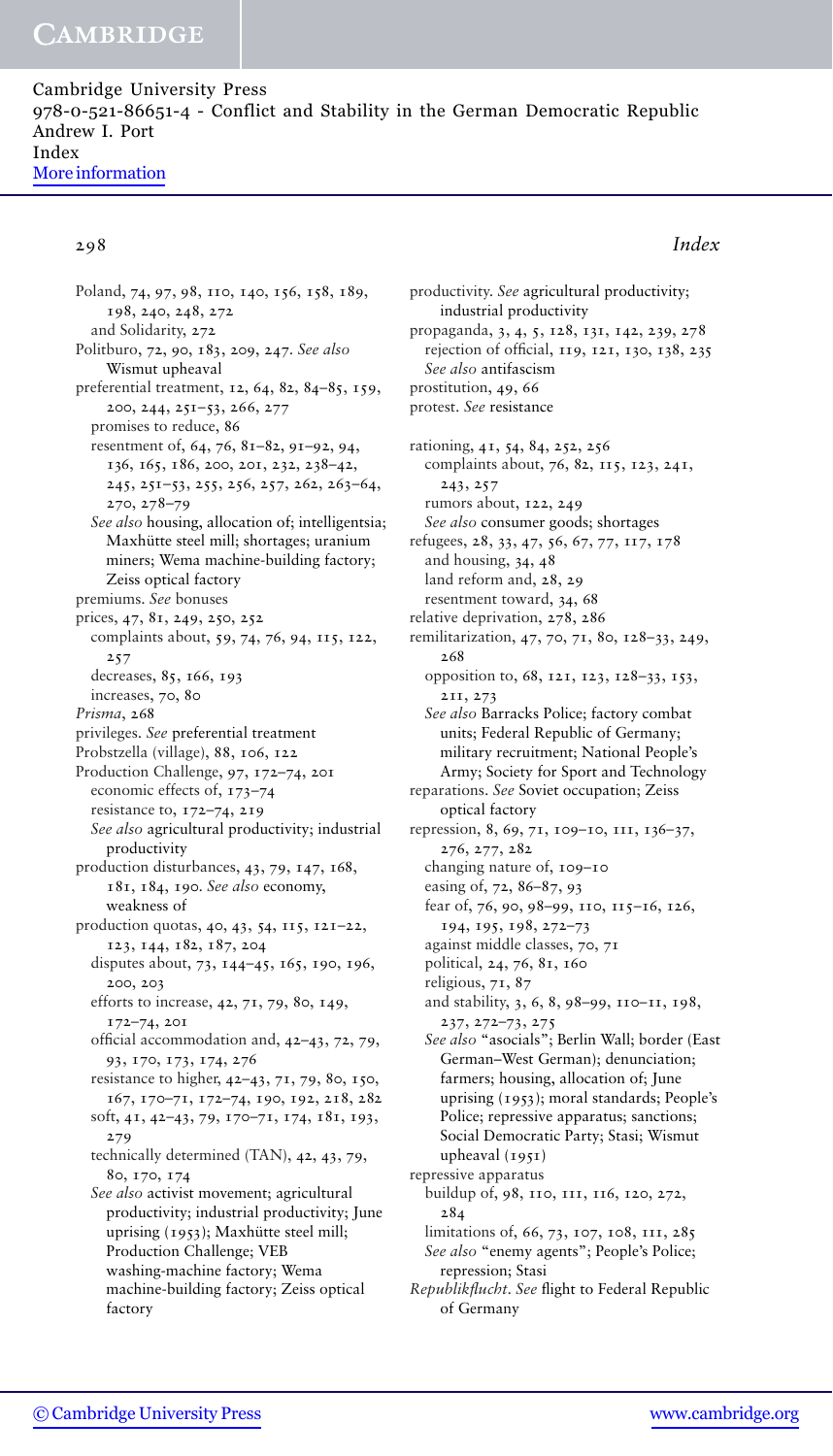Cambridge University Press 978-0-521-86651-4 - Conflict and Stability in the German Democratic Republic Andrew I. Port Index [More information](http://www.cambridge.org/0521866510)

### *Index* 299

resistance, everyday character and extent of,  $7-8$ ,  $273$ ,  $279-81$ forms of protest and, 101, 104–5, 120–28, 138, 190 official responses to, 69, 196, 276, 285 significance of, 8 *See also* agricultural collectives; agricultural collectivization; dues, refusals to pay; elections; factory labor contracts; farmers; flight to Federal Republic of Germany; graffiti; housing, allocation of; job turnover; June uprising (1953); land reform; Maxhütte steel mill; military recruitment; new methods; organized competition; piecework wages; Production Challenge; production quotas; propaganda; remilitarization; Rotstern chocolate factory; sabotage; Socialist Unity Party; stability; uranium miners; VEB washing-machine factory; Wema machine-building factory; Wismut upheaval; Worker Committees; workers, industrial; workplace discipline; youths; Zeiss optical factory Roesler, Jörg, 197 Roter Hirsch Hotel, 22, 40, 50 Rotstern chocolate factory (VEB), 102, 127, 130, 142, 146, 151, 155, 171, 192, 199, 203, 207, 210 female cadres at, 140, 209 grumbling at, 108, 120, 140, 157, 159, 173, 246 pre-1945 history of, 40 protest at, 100, 124, 195, 196, 197, 198 Rudolstadt, 27, 59, 60, 252 rule of law, 8, 106, 188 rumors, 56, 100, 121–23, 246, 249. *See also* border (East German–West German); rationing Saalfeld, 6 administrative reform of, 16 industrialization in, 14 pre-1945 history of, 13–16 pre-1945 labor disputes in, 12, 14–15, 215 reasons chosen as case study, 12 *See also* Second World War; Third Reich; Weimar Republic sabotage, 89, 92, 99, 100–1, 104, 172–73, 201, 212 SAG. *See* Soviet Stock Companies sanctions, 101, 122, 124, 155-56, 162, 250

dismissals, 102, 187–89

leniency and, 102–4, 106, 148–49, 154, 196, 212–13, 250 politicization of, 188 types of, 102, 104–5, 127, 185, 186–87, 195, 204–5, 213 *See also* District Secretariat; Maxhutte steel ¨ mill; National Socialists; repression; VEB washing-machine factory; Zeiss optical factory Saxe-Coburg-Saalfeld dynasty, 14 Saxony, 48, 64, 88 scapegoating, official, 58–59, 63–64, 91, 134, 173, 177, 196, 223, 226, 229, 247–48, 262–63. *See also* "enemy agents" scarcity. *See* consumer goods; rationing; shortages Schilling, Walter, 118-19 Schrade, Hugo, 159, 160 Schroeder, Klaus, 8 Schumacher, Kurt, 120 Scott, James, 121, 147, 284 Second World War, 2, 5, 55, 118, 167, 178, 244 pacifism after, 131, 133 Saalfeld during, 16, 21, 33 *See also* Soviet Union SED. *See* Socialist Unity Party sexual disease, 49, 55, 66 shiftwork, 86 criticism of, 74, 179, 183 shortages, 6, 16, 47, 68, 226, 274 complaints about, 76, 78, 92, 93, 115, 193, 245, 246–47, 257 of consumer goods, 41, 47, 71, 80, 81, 82, 94, 121, 153, 166, 186, 236, 246, 271–72 and consumption networks, 244–45, 250, 252, 270, 276, 282 in countryside, 91, 219, 220, 226, 228 and distribution of scarce goods, 239, 241, 251–53 and hoarding, 122, 204, 249 official responses to, 247–48, 253 of production materials, 168, 172, 173, 176, 180, 184, 186, 190, 258, 259 reasons for, 248–49 tensions caused by, 56, 186, 204, 230, 244, 253, 277 *See also* automobiles; consumer goods; District Council; housing, shortages of; June uprising (1953); medical personnel; rationing; uranium miners; Wismut upheaval (1951) sick pay. *See* social benefits SMAD. *See* Soviet occupation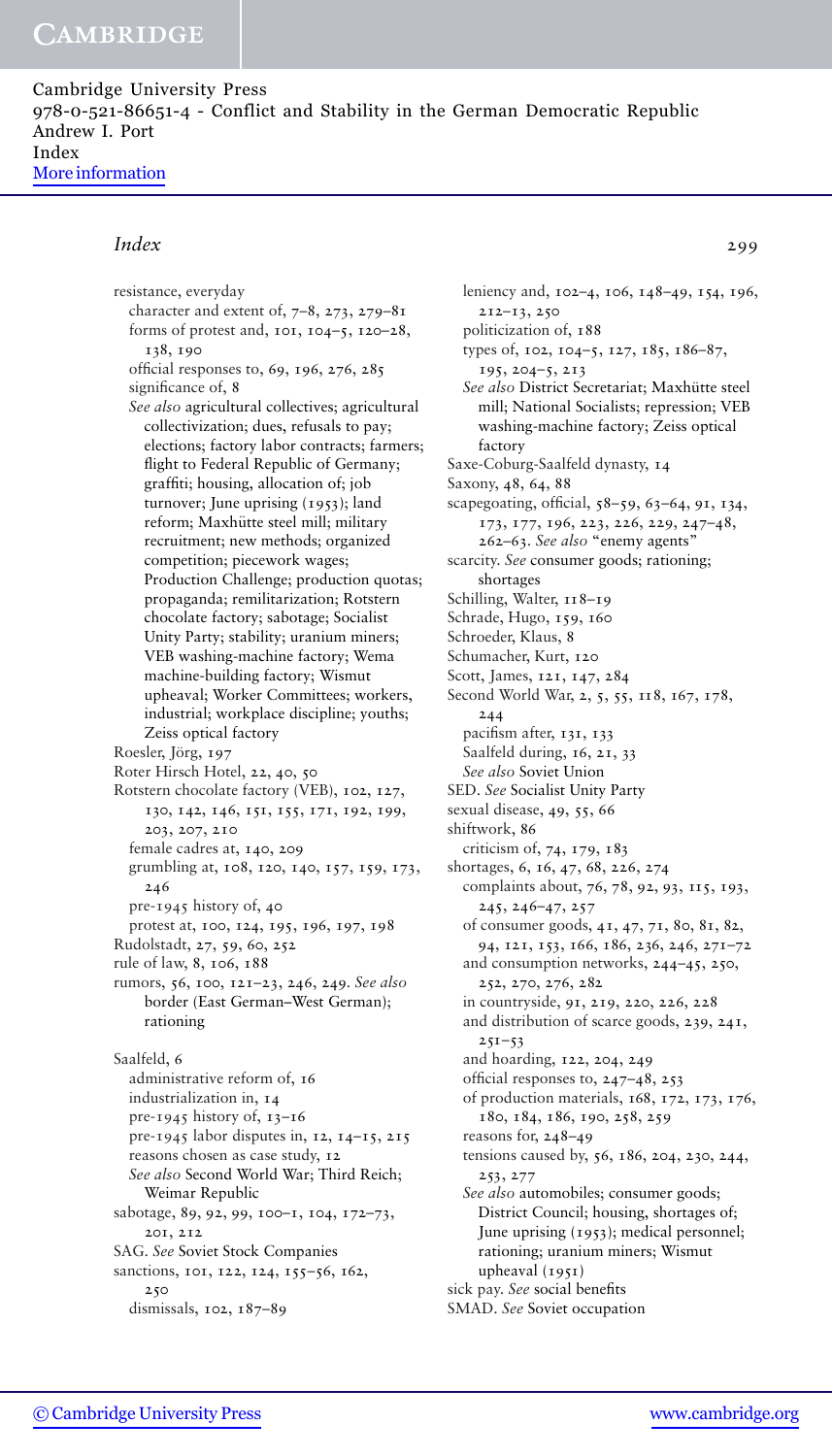Cambridge University Press 978-0-521-86651-4 - Conflict and Stability in the German Democratic Republic Andrew I. Port Index [More information](http://www.cambridge.org/0521866510)

### 300 *Index*

social benefits, 70, 153, 163, 184 complaints about insufficient, 115, 254 and sick pay, 43, 184, 192 and stability, 3, 5, 270, 273–74 See also child-care facilities; Maxhütte steel mill; People's Factories; Wismut upheaval (1951); women Social Democratic Party of Germany (SPD), 14, 88, 120, 133, 149, 267 Eastern Office (Ostbüro), 100, 110, 145 local strength of, 15, 23–24 repression against, 24, 44, 99 social divisions, 84–85, 216, 237, 240, 277–79, 282–83 *See also* agricultural collectives; brigades; collective action, absence of; farmers; intelligentsia; Maxhütte steel mill; organized competition; preferential treatment; refugees; relative deprivation; shortages; Socialist Unity Party; stability; uranium miners; uranium mining; women; workers, industrial; workplace discipline; youths social networks. *See* consumer goods; shortages social stratification, 5, 9, 10, 11, 236–37, 238–39, 278, 285 socialist consciousness, 199, 202 Socialist Unity Party (SED), 1, 3 authority of, 45, 127–28, 147, 163 congresses, 70, 82, 89, 90, 99, 122, 175, 220 criticism by members of,  $26-27$ ,  $77-78$ ,  $103-$ 4, 129, 145, 158, 192, 219, 228, 245, 262 duties of members of, 126–28 establishment of, 23 and grass-roots comparisons to Nazis, 117, 120, 211, 273 membership in, 32, 125, 155 protest by members of, 44, 75, 124–27, 195(*see also* apathy) relations between nonmembers and members of, 126, 203–4, 245 resistant behavior by members of, 129, 130–32, 173, 273 *See also* Central Committee; Communist Party of Germany; District Secretariat; Factory Party Secretariats; June uprising (1953); Maxhütte steel mill; Party Control Commission; personnel policy; Politburo society, politicization of, 59 Society for German-Soviet Friendship (DSF), 202 Society for Sport and Technology (GST), 130

Soviet bloc, 2, 3, 6, 12, 273, 281. *See also* Czechoslovakia; Hungary; Poland; Warsaw Pact Soviet Control Commission, 66 Soviet Military Administration in Germany (SMAD). *See* Soviet occupation Soviet occupation, 3, 22-23, 45, 70, 99, 112 criticism of, 59–60, 74, 117–19, 121, 201 and reparations, 39, 47, 118, 119, 192 and women, 117, 207–8 *See also* housing, allocation of; land reform; uranium mining; wages; Wismut upheaval  $(1951)$ Soviet occupation zone. *See* Soviet occupation Soviet production models, 167, 200, 202 Soviet Stock Companies (SAG), 39, 47 Soviet Union (USSR), 23, 206, 269, 270 criticism of, 88, 167–68 and East German leadership, 97, 164 prisoners of war in, 117, 118–19 *See also* June uprising (1953); Moscow Spartacus League, 112 SPD. *See* Social Democratic Party of Germany stability, 2 factors contributing to, 2–6, 9–10, 138, 142, 217, 272–86 flight to West and, 137-38 nonconformist behavior and, 8, 163 official accommodation and, 6, 193, 269, 275, 279 repression and, 3, 6, 8, 98–99, 272–73, 275 social divisions and, 10, 181, 197–98, 216, 237, 244, 270, 277, 286 *See also* collective action, absence of; social benefits; Wismut upheaval (1951) Stalin, Joseph, 3, 72, 81, 158 Stalinism, 47, 60, 111, 113, 272 Stasi, 3, 98, 100, 101, 105, 223, 272, 273, 284 investigations by, 50, 105–8 unofficial collaborators and, 27, 107–8, 283 *See also* June uprising (1953); repression; Wismut upheaval (1951) State Planning Commission, 49, 62, 180 state-run stores, 70, 243, 247, 250, 252 creation of, 42 factory, 249, 250, 251, 256 State Security Service. *See* Stasi state–society relations, 8–10, 276 Strauß, Franz Josef, 128 taxes, 70, 93

Textima sewing-machine factory (VEB), 144, 179, 212, 221, 236, 252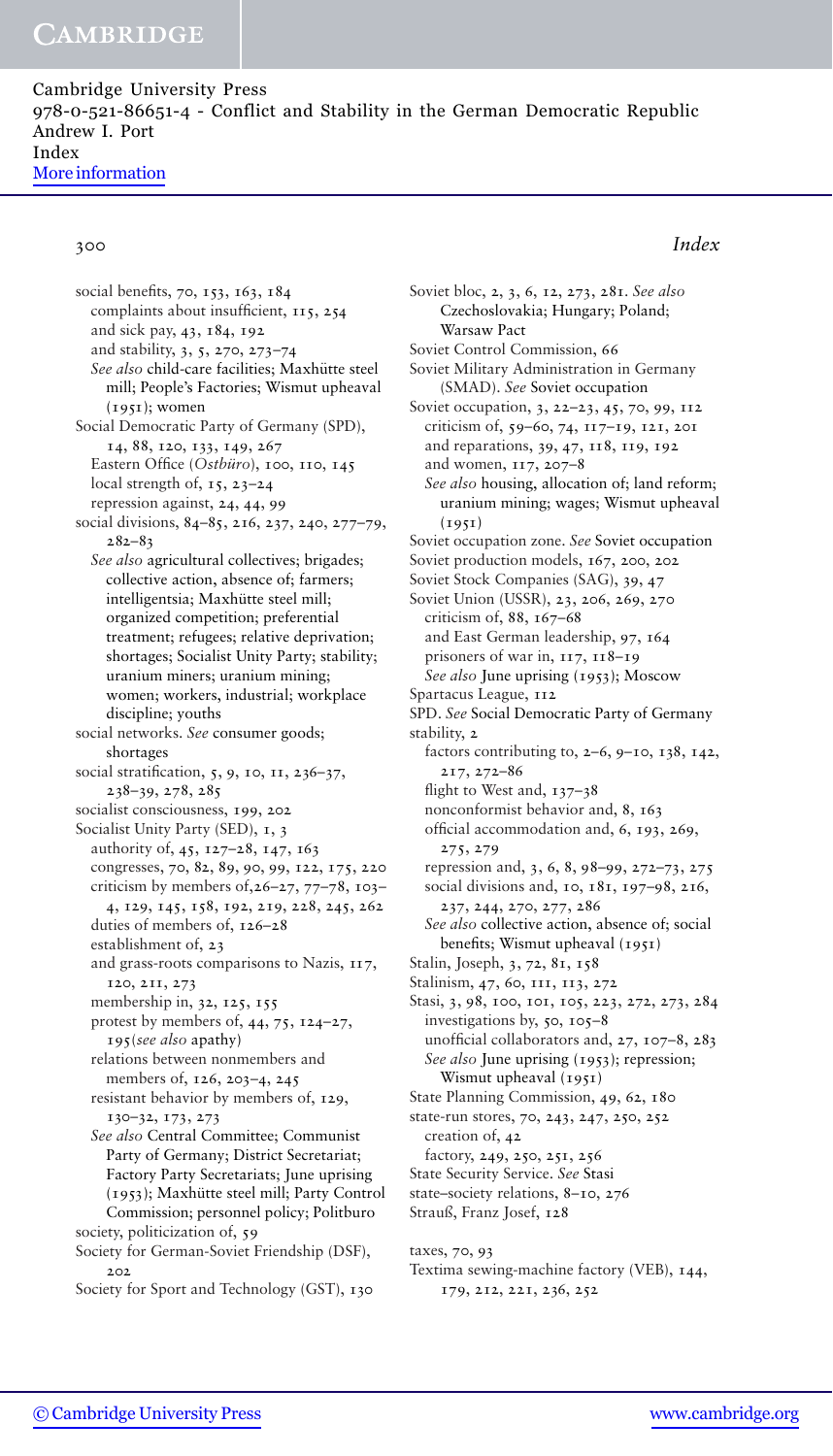Cambridge University Press 978-0-521-86651-4 - Conflict and Stability in the German Democratic Republic Andrew I. Port Index [More information](http://www.cambridge.org/0521866510)

### *Index* 301

Thälmann, Ernst, 115 Thälmann graphics factory (VEB), 101, 213 Third Reich, 2, 25, 26, 115, 148, 189, 215–16, 279, 281, 284 anti-Semitism during, 15–16 parallels between GDR and, 5, 67–68, 99, 108, 109, 115, 120, 153, 273, 275 postwar consequences of, 29, 33 propaganda during, 99, 167 resistance during, 279–80 Saalfeld during, 15-16, 22, 23, 24, 30, 32, 39, 179, 183 *See also* Gestapo; National Socialists; Wehrmacht Thuringia, 15, 22, 26, 29, 39, 48, 49, 122 totalitarianism limits of, 9, 282 and nature of regime, 8–9, 98, 281–83, 284 Town Council, 134 training. *See* occupational training *Tribüne, Die, 81, 146* "triple burden." *See* women Ulbricht, Walter, 26, 71, 108, 127, 175, 274 criticism of, 77, 122, 128, 240 fall of, 1, 97, 210, 261, 271 *See also* Wismut upheaval (1951) unification, 1, 5, 286 calls for, 74, 119, 123 unions criticism of, 73, 77, 150, 157, 161–62, 163 frictions between BPL and, 149, 150–52, 153, 154, 158–61 ineffective nature of, 53, 78, 120, 161, 198, 277 and *Nurgewerkschaftlertum*, 152–53 position of, 162–63 and representation of workers, 44, 146–47, 150, 152–53, 161, 162, 163, 165–66, 188, 248 taming of, 149, 150 *See also* Factory Party Secretariats; Free German Trade Union Federation; Maxhütte steel mill: uranium miners: Wema machine-building factory; Zeiss optical factory unofficial collaborators (IM). *See* Stasi Unterloquitz (village), 228 Unterwellenborn (village), 14, 74, 75, 82, 83, 187, 217 uranium miners, 12, 48 and alcohol consumption, 49, 50, 60, 61 hostility toward, 48, 63, 64

and housing, 37, 48–49, 62 limited solidarity among, 56, 85 and material shortages, 48–49, 54, 62 and People's Police, 48, 50–52, 55, 64 political protest by, 59–61 preferential treatment of, 64 recruitment of, 47, 56, 128 and sexual disease, 49, 55 social makeup of, 47, 56 and unions, 53 and wages, 47, 62 working conditions of, 49 *See also* Wismut upheaval (1951) uranium mining, 47–49, 81–82 criticism of, 60 frictions caused by, 48, 68 Soviet occupation and, 47, 55, 58, 61, 64 *See also* Wismut upheaval (1951) USSR. *See* Soviet Union VdgB. *See* Association for Mutual Farmers Assistance VEB. *See* People's Factories VEB drilling-machine factory, 123, 159, 185 VEB transportation company, 181–82 VEB washing-machine factory, 155 grumbling at, 82, 188, 240, 263 merger with Zeiss of, 179 production quotas at, 79 protest at, 165 sanctions at, 154, 162, 188 wages at, 79 Verner, Paul, 61 Volksmanndorf (village), 93 wages, 174–75, 182–83, 204 base, 43, 85, 122, 144, 166 complaints about, 74, 76, 78, 82, 94, 159, 166, 167, 193, 200, 203, 226, 240, 243 disputes about, 54, 124, 144, 147, 165–66, 167, 174, 176, 190, 196, 215, 277 disputes about base, 43, 164, 200 on eve of June 1953 uprising, 79–80 in primary sector, 224, 225 real, 166–67 Soviet officials and, 40, 42, 171, 184 *See also* bonuses; industrial productivity; Maxhütte steel mill; piecework wages; uranium miners; VEB washing-machine factory; women Walder, Andrew, 269, 270 Warsaw Pact, 128 Weber, Max, 273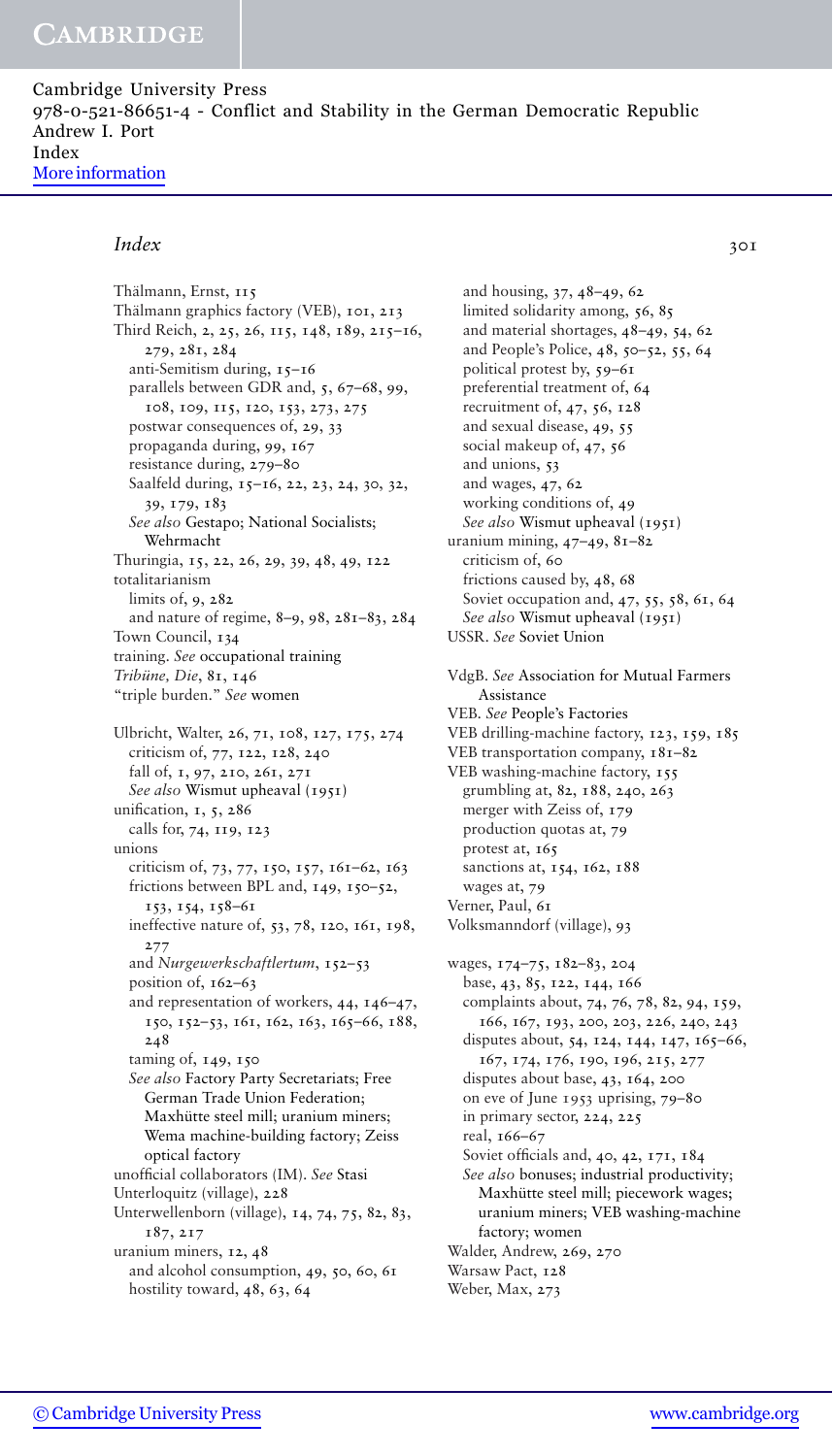Cambridge University Press 978-0-521-86651-4 - Conflict and Stability in the German Democratic Republic Andrew I. Port Index [More information](http://www.cambridge.org/0521866510)

### 302 *Index*

Wehrmacht, 21, 118, 130 Weimar, 34, 51, 58 Weimar Republic, 2, 31, 119, 126, 215 Saalfeld during, 15 Weischwitz (village), 93 Wema machine-building factory (VEB), 125, 126, 127, 157, 171, 177, 192, 248, 257 disputes at, 146, 173, 190 expansion of, 260 grumbling at, 104, 174–75, 243 preferential treatment of, 245, 252 production quotas at, 80, 174, 190 protest at, 172, 268 union officials at, 146, 152 women at, 210, 211 West Germany. *See* Federal Republic of Germany *Wettbewerb*. *See* organized competition Wickersdorf (village), 32 Wismut upheaval (1951), 12, 45, 46, 50-52, 114, 118, 216, 272–73 arrests after, 58, 69 causes of, 49, 52–57, 257, 285 civilians and, 50, 51, 56–57 comparison of June 1953 uprising with, 72, 75, 78, 85 construction of housing after, 61, 62 cultural activities for miners after, 61–63 expulsions after, 65–68, 69 long-term consequences of, 110–11, 194, 247 nature of protest during, 52, 59 official explanation of, 58–59, 61 official responses to, 51, 57–59, 61–68, 69, 276 People's Police and, 50–52, 65–66 reasons for stability after, 64–65 security measures after, 58, 65 situation of miners after, 64 social integration of miners after, 61, 63 Soviet response to, 51, 58, 61, 62, 65 Stasi and, 51, 58 supply improvements after, 61, 62 Walter Ulbricht and, 61, 62, 65 women and, 50, 51, 55, 57, 66–67 worker solidarity during, 56, 277 *See also* uranium miners; uranium mining Wolf, Christa, 5 women cadres, 140, 209–10 discrimination against, 207–8, 210–12 earnings of, 208, 256 economic performance of, 207

emancipation of, 207, 214 entry into labor force of, 16, 178, 207, 214, 253, 256 frictions between male colleagues and, 155, 198, 206–7, 212–13, 277 harassment of, 100, 212–13 and *Haushaltstag*, 76, 238, 253, 255–56 male attitudes toward working, 66–67, 190, 207, 208, 210–11, 214 official ideology about, 207, 209 and sickness, 190 social benefits for, 253–56 training of, 208–9, 210, 211 "triple burden" of working, 190, 210, 253, 256 *See also* Democratic Women's League; Factory Women's Committees; Maxhütte steel mill; Rotstern chocolate factory; Soviet occupation; Wema machine-building factory; Wismut upheaval (1951); Zeiss optical factory Worker-and-Farmer-Inspection Committees (ABI), 248 Worker Committees creation of, 156, 157, 159 opposition to, 156–57, 158, 159 worker housing societies (AWG), 259, 263 Workers' Councils, 149, 150, 155, 156 workers, industrial, 3, 10–11, 217, 286 delegation to countryside of, 33, 87, 217, 218, 221, 223, 234–35, 236 frictions among, 169, 173, 186, 200, 202, 203–7, 212–13, 277 frictions between white-collar and, 144, 243 and housing, 34, 35, 258–60 lack of solidarity among, 84–85, 181, 191, 197–98, 206, 212, 215–16, 243, 259 power of, 164, 168, 181, 188–89, 193 scholarly claims about solidarity among, 196–97, 276 strikes by, 71, 195–97 *See also* accommodation, official; activist movement; alcohol, consumption of; apathy; bonuses; brigades; collective action, absence of; factory labor contracts; farmers; Free German Trade Union Federation; grievances; industrial productivity; industrial relations; job turnover; June uprising (1953); labor shortages; New Economic System; new methods; occupational training; organized

competition; overtime; piecework wages;